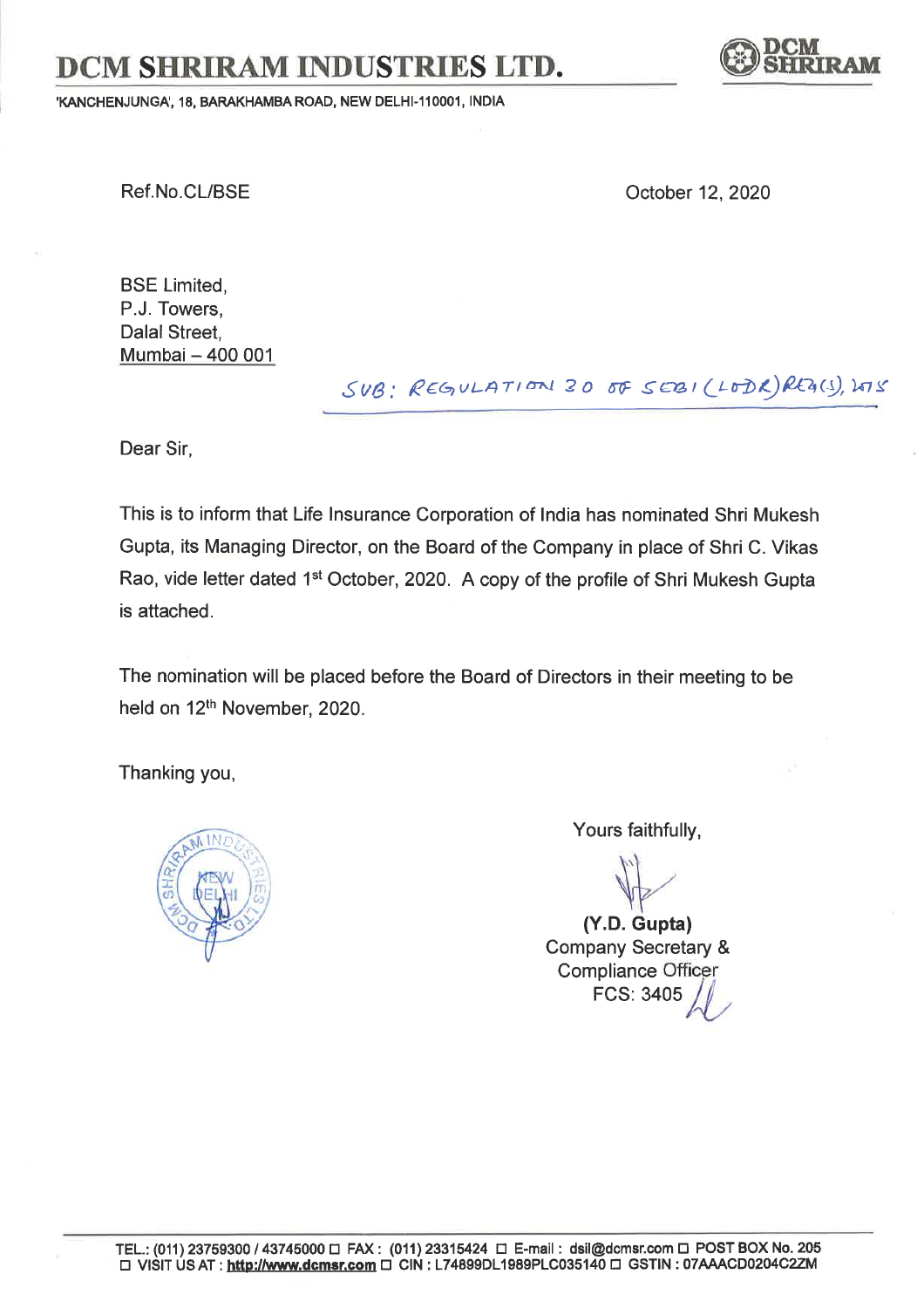## PROFILE OF SHRI MUKESH GUPTA

| <b>Father's Name</b>                           | Late Shri Krishan Gopal Gupta                                                                                                                                                                             |
|------------------------------------------------|-----------------------------------------------------------------------------------------------------------------------------------------------------------------------------------------------------------|
| Date of Birth                                  | $: 18 - 09 - 1961$                                                                                                                                                                                        |
|                                                | Educational Qualifications: B.SC., MBA (HRM)                                                                                                                                                              |
| Post held in LIC at Present: Managing Director |                                                                                                                                                                                                           |
| <b>Nationality</b>                             | $\frac{1}{2}$ Indian                                                                                                                                                                                      |
| <b>DIN</b>                                     | : 06638754                                                                                                                                                                                                |
| <b>Address</b>                                 | (Off) : LIC of India, 7 <sup>th</sup> Floor, Yogakshema,<br>Nariman Point, Mumbai - 400021                                                                                                                |
|                                                | (Res): C-1, Jeevan Jyot, LIC Officers' Flat,<br>Napean Sea Road, Setalwad Lane,<br>Mumbai - 400 026                                                                                                       |
| Email                                          | : mdmg@licindia.com                                                                                                                                                                                       |
|                                                | Directorship held at present: 1. Board Member in LIC of India<br>2. Board Member in LIC (Nepal) Ltd.<br>3. Board Member in LIC Cards Services Ltd.<br>4. Governing Board Member in National Insc. Academy |

----------------------------------

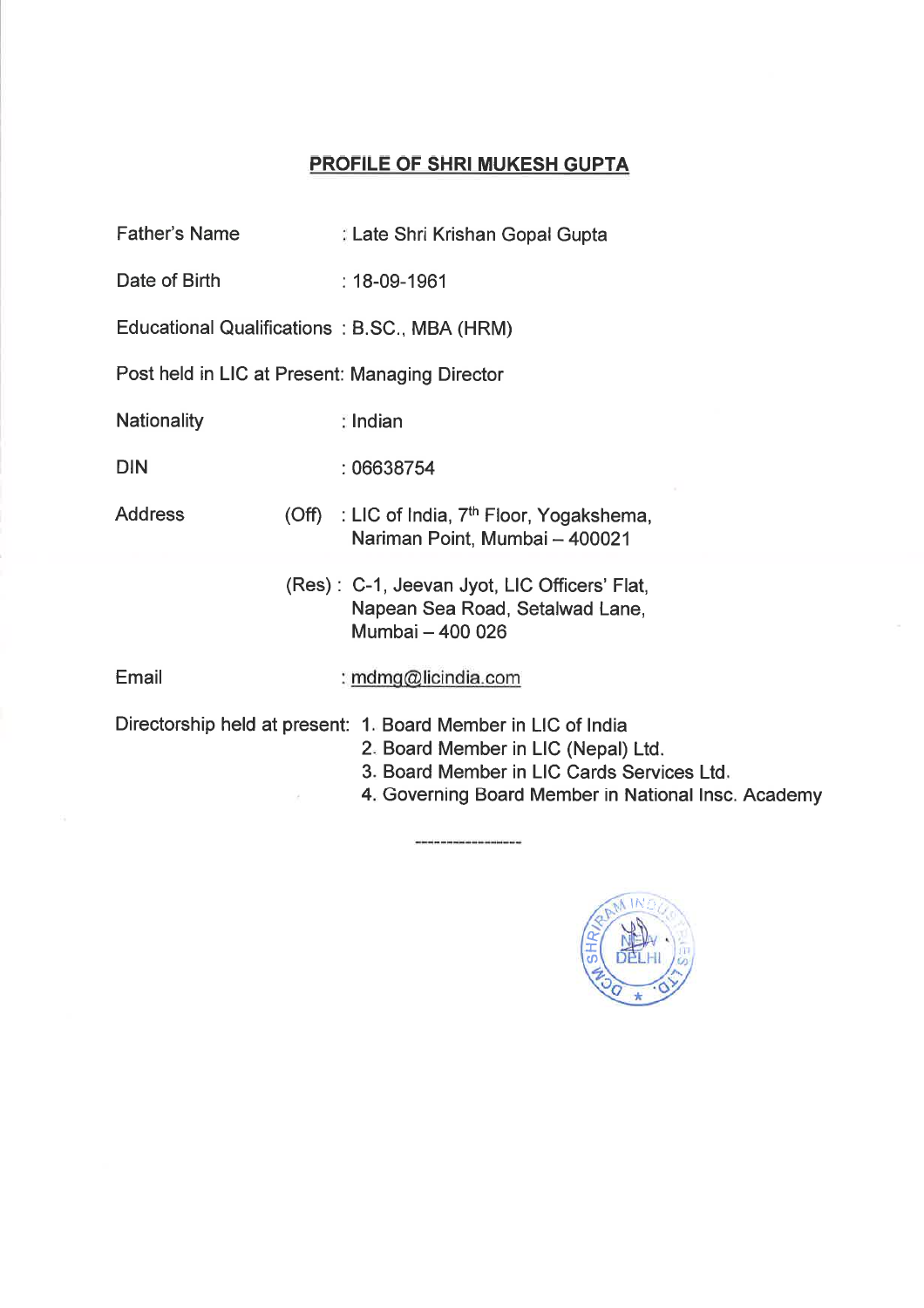## DCM SHRIRAM INDUSTRIES LTD.

.KANCHENJUNGA" 18, BARAKHAMBA ROAD, NEW DELHI.11OOO1, INDIA.

**W** SHRIRAM

Ref. No: CL/BSE

October 29th, 2019

To, BSE Limited P.J.Towers, Dalal Street, Mumbai-4O0 001

## Scrip Gode:523369 Sub: Announcement under Regulation 30 of SEBI (LODR). Requlations. <sup>2015</sup>

Dear Sir,

Pursuant to Regulation 30 of the SEBI (LODR) Regulations, 2015, this is to inform that the Board of Directors in its meeting held today, i.e., 29.10.2019, inter alia , on recommendation of the Nomination & Remuneration Committee, decided as under:-

- Shri Narayan Rao Karanam (K.N.Rao) on completion of his tenure as Whole Time Director will be demitting office on 31.10.2019. He has accordingly tendered his resignation from the Board as a Director liable to retire by rotation from 31 .10.2019, which has been accepted by the Board. As per the practice followed by the Company, the positions are co-terminus.
- The Board in the same meeting inducted Shri Nalin Kumar Jain (DlN: 00203581), presently Chief Financial Officer, on the Board in the casual vacancy to be caused by the resignation of Shri K.N.Rao and appointed him as Director Finance & CFO, w.e.f 01.11.2019, subject to the approval of the shareholders under section 196 &'197 read with Schedule V of the Companies Act,2013 and the SEBI (LODR) Regulations,2015 to the extent applicable, for a period of one year and 8 months i.e., till 30.06.2021.

A brief profile of Shri Nalin Kumar Jain is given below:-

- o Qualification- Chartered Accountant
- . Age- 68 years
- . Experience- Over 43 years
- Well versed with Financial Management, Accounting Standards and lnternal Financial Control System.
- Throughout his carrier held Senior management positions in the field of Accounts and Finance.